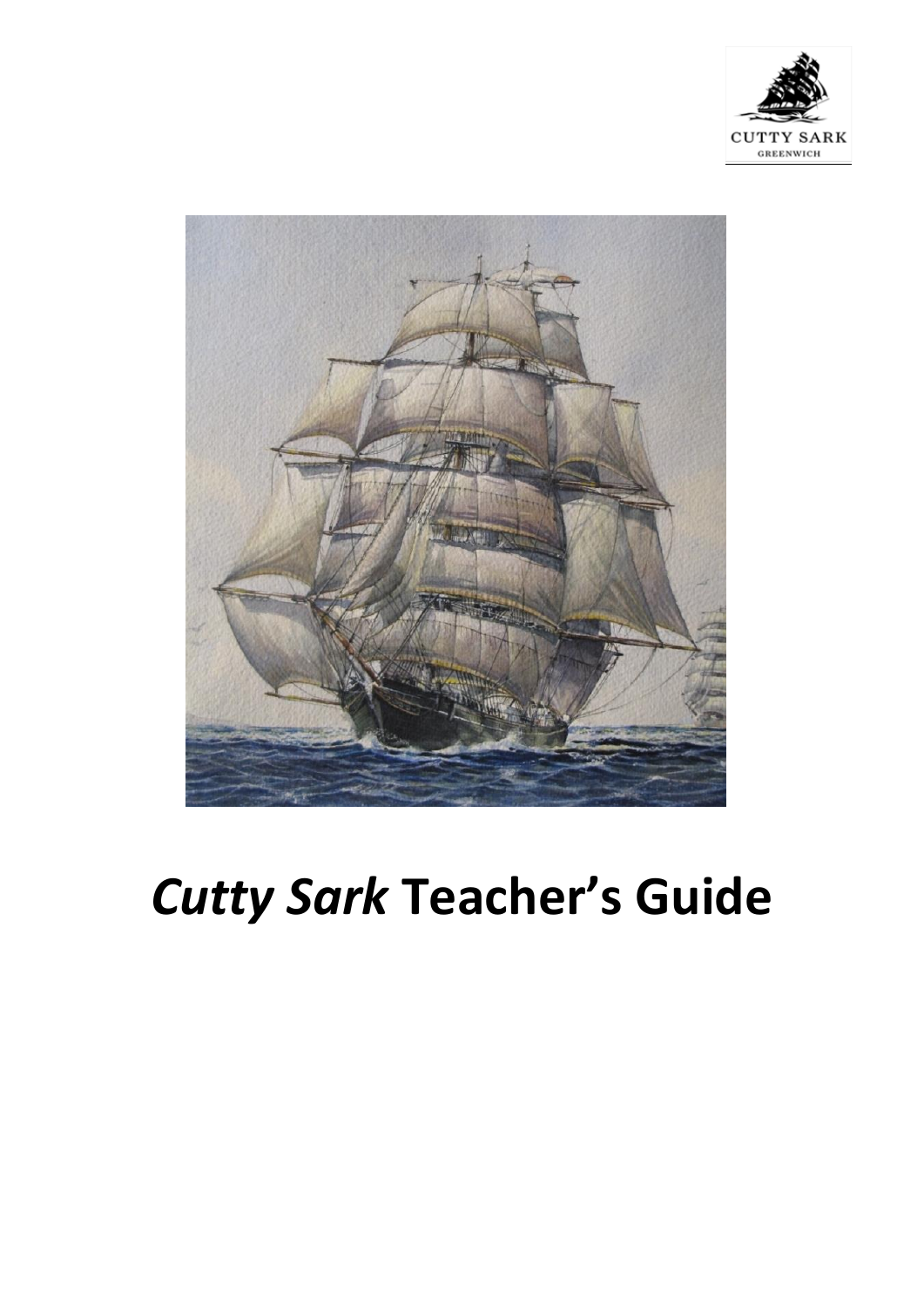# **Preparing for your visit**

#### **Pre-visit**

We strongly recommend arranging a pre-visit to the ship to plan practical details, complete your risk assessment and to assist in briefing your group leaders and pupils before they arrive. Pre-visits are free of charge for up to two teachers per group and must be booked in advance. Please contact the Bookings Unit on 020 8312 6608 to arrange your pre-visit.

#### **Arrival, coats, bags and toilets**

On arrival, please report to the main visitor reception with your confirmation letter. Your group will need to wait outside while you are checked in.

Limited facilities are provided for storage of coats and small bags during your visit. We cannot take responsibility for any loss or damage to personal belongings during your visit. Please advise students not to bring any valuable items on site.

There are toilets under the ship by the café. There are 2 accessible toilets on board.

#### **Lunches**

There are no lunch spaces on the ship. Lunch spaces are available at the National Maritime Museum, however this is subject to demand. Please contact the Bookings Unit to check availability.

There are plenty of picnic places nearby including Cutty Sark Gardens, Old Royal Naval College lawns (including sheltered areas) and Greenwich Park (including sheltered colonnades at the National Maritime Museum)

#### **School visit ratios**

| <b>Key Stage</b> | Minimum required ratio |
|------------------|------------------------|
| EYFS/KS1         | 1 adult: 5 students    |
| KS <sub>2</sub>  | 1 adult: 8 students    |
| KS3/KS4          | 1 adult: 10 students   |
| KS5              | 1 adult: 16 students   |

#### **Weather**

The main deck of the ship - also known as the weather deck - is exposed to the elements. There is some shelter in the deckhouses, but please bring appropriate clothing in case you get caught in a storm!

#### **Shop**

Our shop has affordable products at pocket money prices. If you would like to visit the shop, please make sure you factor in time to do so in small groups. Groups must be supervised at all times buy a responsible adult.

#### **Access**

Please contact the Bookings Unit to discuss any special requirements.

#### **Wheelchair access**

All levels of the ship are fully wheelchair accessible and there are accessible toilets on site. However, due to the ship's historic nature, some areas of the Main Deck are not accessible to wheelchair users, and we can only allow a limited number of wheelchairs on site at any one time.

If you are planning a visit that will require wheelchair access, please speak to the Bookings Unit about your requirements and we will do our best to accommodate your needs.

#### **Pencils only**

Please do not use pens on board the ship.

#### **Photography**

Photography is welcomed on board, but please do not use tripods.

#### **Please feel free to contact the Bookings Unit if you have any other questions.**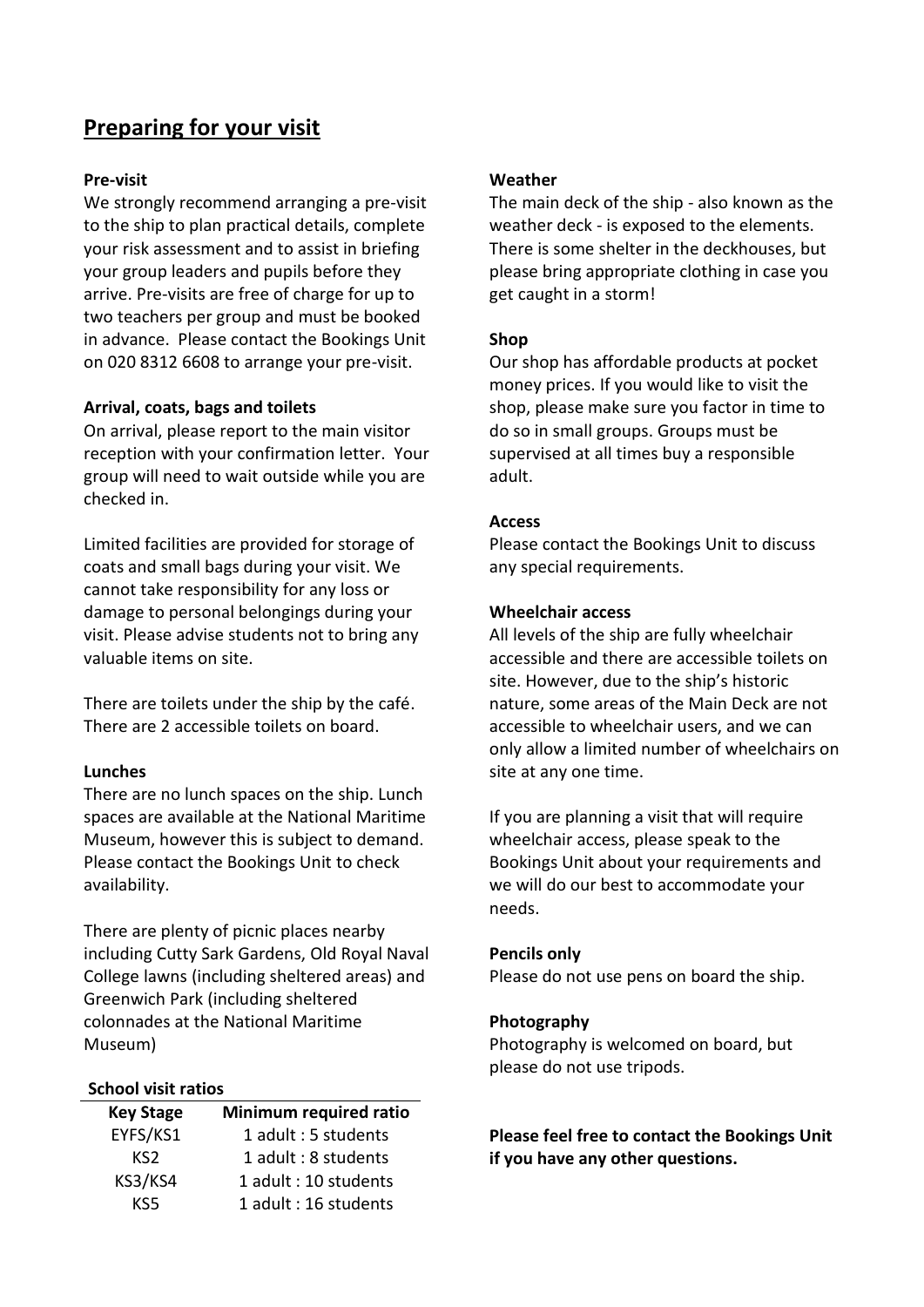## **Finding your way**



Parking is limited in Greenwich, so please use public transport if possible.

For information about coach parking and drop off points in Greenwich please visit www.visitgreenwich.org.uk/getting-to-greenwich

A map of the ship can be downloaded from www.rmg.co.uk/cuttysark

Underground: Cutty Sark Zone 2 Overground: Greenwich Zone 2

Ferry: Greenwich pier Zone 2 from Westminster, Waterloo, Tower Bridge and Embankment Piers

For specific London travel information visit www.tfl.gov.uk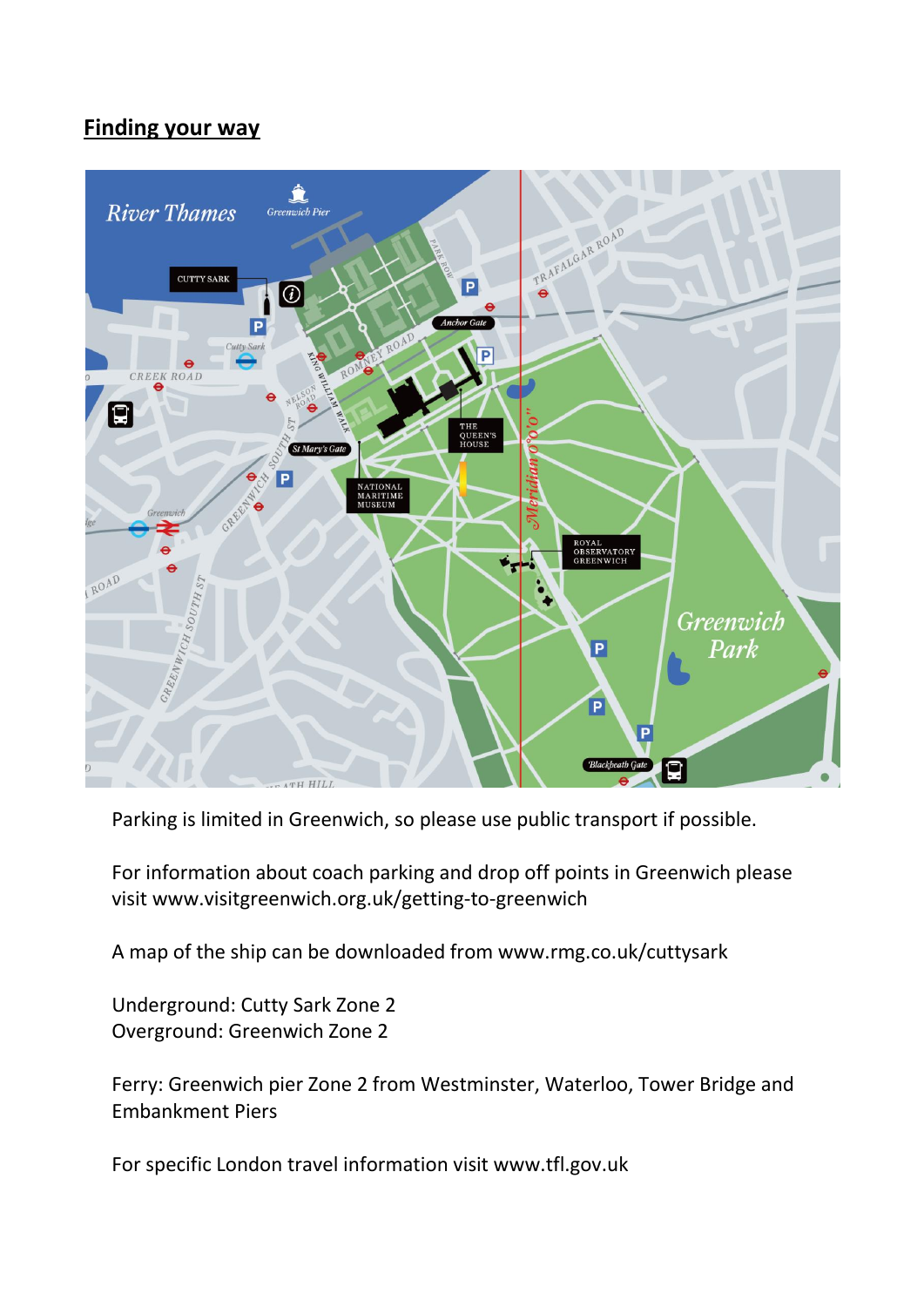# **Risk Assessment Guidelines**

Cutty Sark is a Victorian clipper ship with original features which may trip you up! Please remain aware of your surroundings as you enjoy your visit.

Schools are responsible for completing their own risk assessments. The following information is designed to assist you. We strongly recommend arranging a pre-visit to the ship.

## **Arrival**

 Depending on how you get to Greenwich, it is likely you will need to cross at least one road to get to the ship. We strongly recommend testing your route in advance of your visit.

## **Overview of the ship**

- The Cutty Sark has four levels Main Deck, 'Tween deck, Lower Hold and Sammy Ofer Gallery.
- Groups must be supervised at all times by a responsible adult.
- All levels of the ship are fully wheelchair accessible by lift. Due to the ship's historic nature, please note some areas of the main deck (the poop deck, monkey fo'c'sle and the Captain's saloon) are not accessible to wheelchair users. Due to restricted space, we can only allow a limited number of wheelchairs on site at any one time and access may be restricted for larger wheelchairs.
- Groups who do not require the lift for access reasons should use staircases. Please walk in single file on the left hand side of staircases.
- Some companionways or staircases are narrow and steep; care must be taken when going up or down steps.
- Essential maintenance and conservation work are carried out to the ship on a daily basis, work areas are clearly roped off so that children cannot encroach on the work area.
- Fire exits are clearly marked and procedures are in place to assist visitors in the event of an emergency.
- Please note that CCTV is in operation and monitored for the safety and well-being of our visitors.
- All staff and freelancers delivering schools sessions are DBS checked.
- The site is self-contained and the main entrances are staffed at all times.
- For health and safety reasons, a limited number of children are allowed in the shop at any one time.

## **Sammy Ofer Gallery**

- The stepped concrete sides of the dry dock in the Sammy Ofer gallery are high and must not be climbed on.
- Limited facilities are provided for storage of coats and small bags during your visit. We provide unlocked tubs for coats and bags on this level.
- We cannot take responsibility for any loss or damage to personal belongings during your visit. Please advise students not to bring any valuable items on site.
- Toilets are located on this level and are shared with other visitors.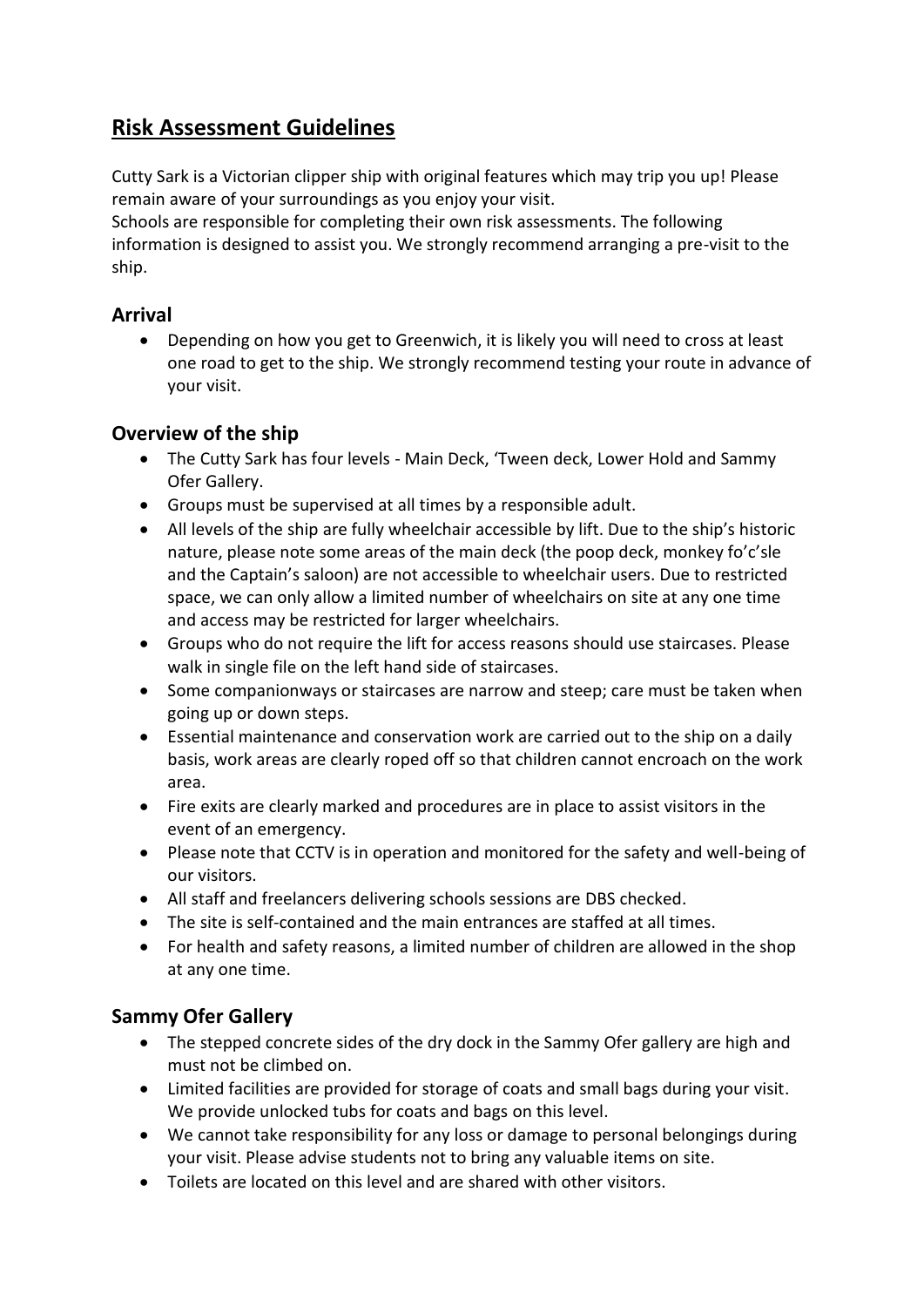## **Lower Hold**

- This is an immersive environment with film, sound, light effects and smells.
- The space is lit, but there is no natural lighting and some areas may seem quite dark.

## **'Tween Deck**

- The 'tween deck's ceiling is quite low taller visitors should be aware of the risk of bumping into support beams.
- There is a slight slope to the Deck

## **Main deck**

- The decks are made of planking, which can present trip hazards; visitors should take care and be aware of where they are walking.
- Decks may become slippery when wet. Running is strictly prohibited at all times and visitors should walk with care.
- The rigging, masts and sides of the ship are within reach of the public and must not to be climbed on by any visitor at any time.
- Authentic ships' equipment is on display on the main deck, as well as other interpretative medium. Visitors are advised to take care when meeting these objects. Signage will appear to alert visitors when it is not safe to touch.
- There is a slight slope to the Deck.
- The main deck is exposed to the elements. There is some shelter in the deckhouses, but please bring appropriate clothing in case you get caught in a storm!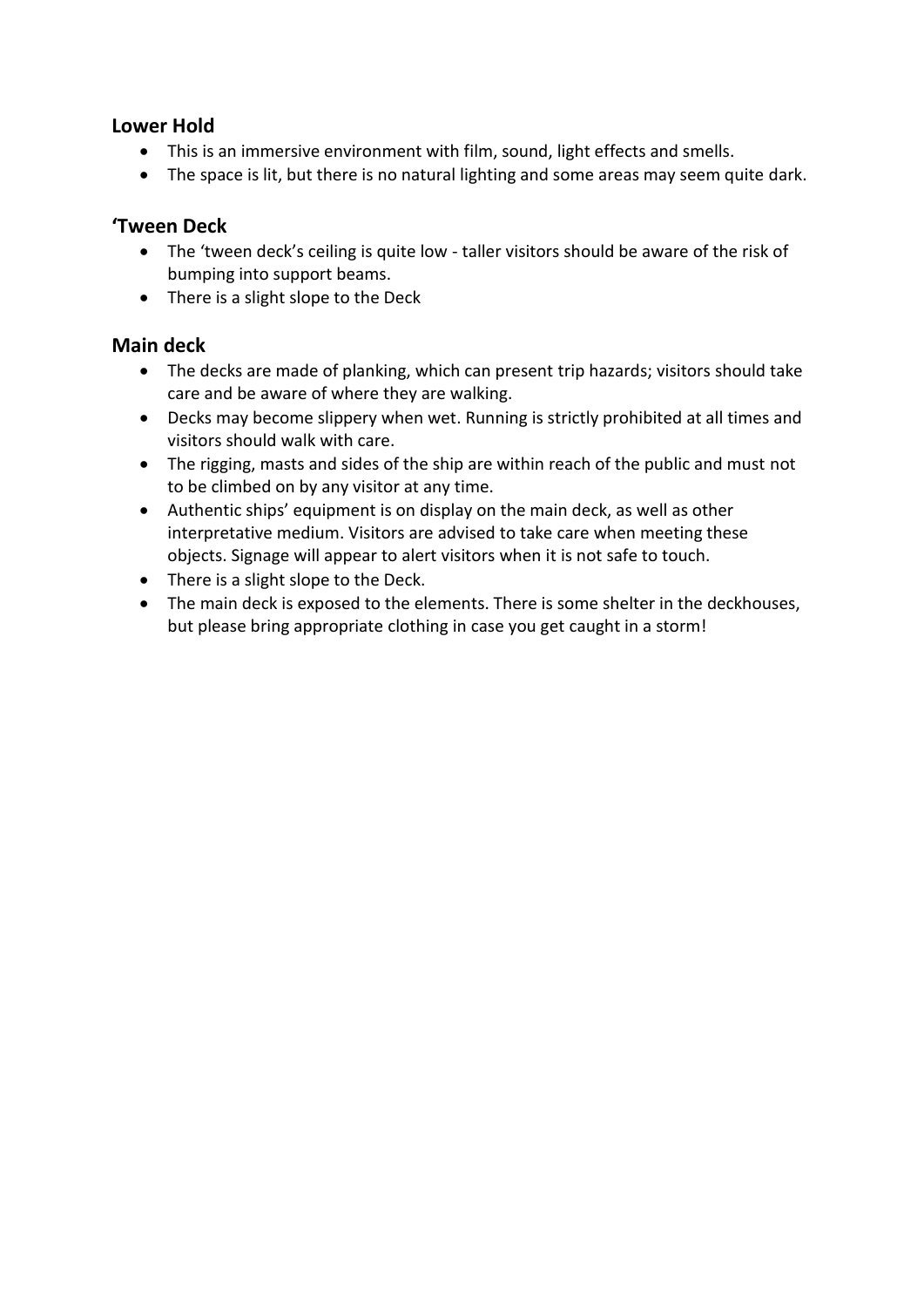# **Overview of the ship**

## **Introduction**

*Cutty Sark* is the world's last surviving tea clipper. She was a cargo ship, built in 1869 to bring tea back from China, fast. The streamlined shape and large sail area of ships like *Cutty Sark* meant they could 'go at a clip' across the waves.

*Cutty Sark* has a long and varied history, including a period of Portuguese ownership when she was renamed the Ferreira and time as a training ship in Kent. She has been in her dry dock in Greenwich since the 1950s and is displayed as she would have been in 1872 when she was working as a tea clipper.

## **There are four levels to explore**:

- The Sammy Ofer Gallery underneath the ship, inside (also where café and toilets are located)
- The Lower Hold inside the ship
- The 'Tween Deck inside the ship
- The Main Deck weather deck

We recommend breaking into small groups and starting on different levels rather than following the main visitor route.

## **Before coming on board**

It is worth spending some time looking at the exterior of the ship before coming on board. Look out for:

- The **ship's figurehead**, *Nannie*, at the **bow** (the front of the ship)
- Decorations on the **stern** (rear) of the ship
- The **port** side (west side, Cutty Sark Gardens), marked with a red lantern
- The **starboard** side (facing the access tower), marked with a green lantern
- The **ship's name** and decorative 'gingerbread' work at the bow and stern
- The **Star of India** at the stern
- **Cat-head beams** (which stop the anchors hitting the ship) at the bow.

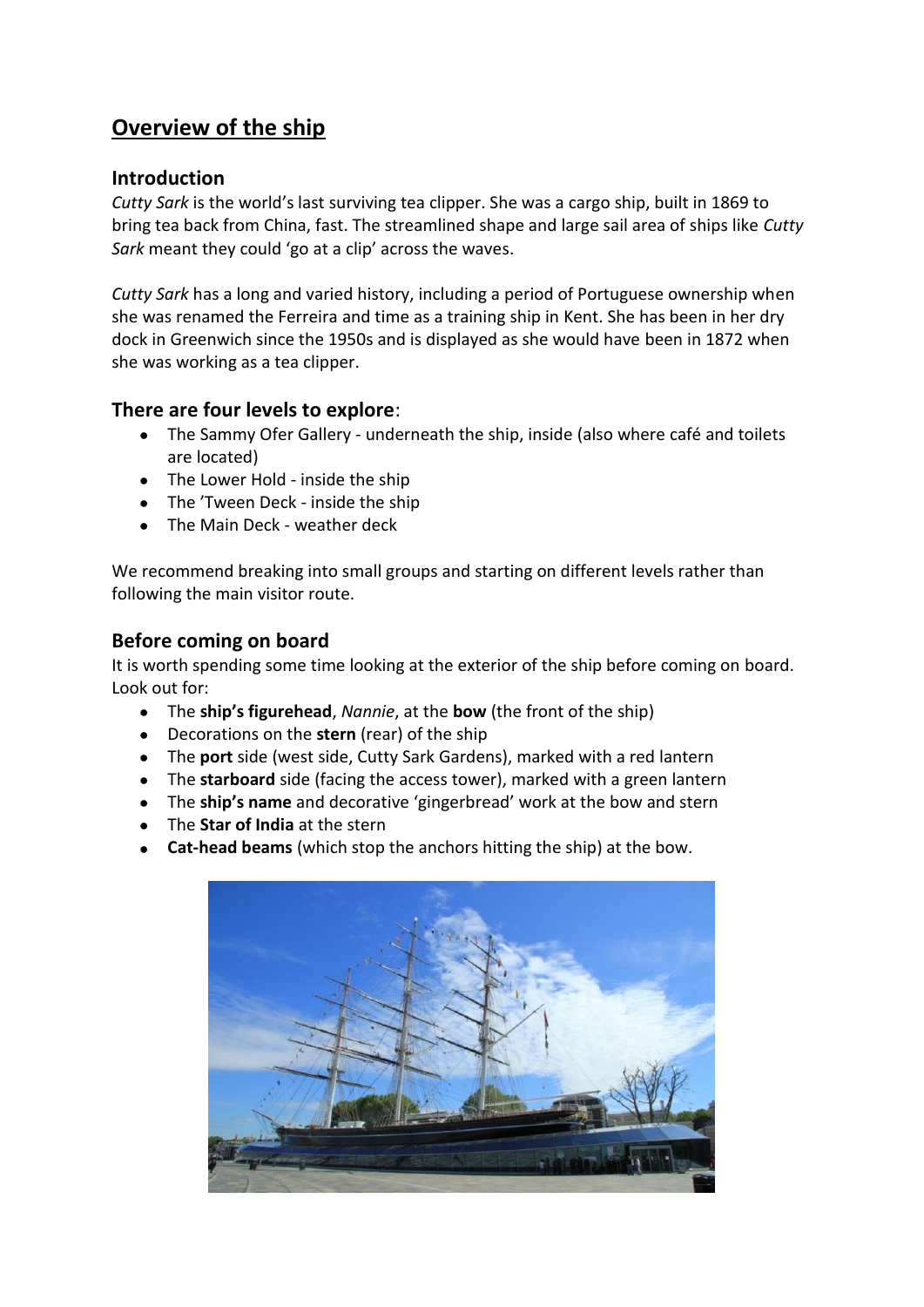## **The Sammy Ofer Gallery**

*Cutty Sark* the icon

The space beneath the ship tells the story of *Cutty Sark'*s preservation since the 1950s, including the recent **conservation project**, the **2007 fire** and the **naming** of the ship. You can walk right underneath the ship to examine her streamlined shape and **touch her spectacular hull**!

This gallery also houses a fascinating collection of **figureheads** from different ships.

- The **shape of the hull**
- Famous figurehead characters such as **Florence Nightingale**, **Abraham Lincoln** and **Hiawatha**
- *Cutty Sark's* own figurehead, Nannie
- **Roman numeral** waterline marks at the bow and stern of the ship showing footage for loading
- The **Tam O'Shanter** film and the naming of *Cutty Sark*
- **Fire damage** on **the ship's longest plank**

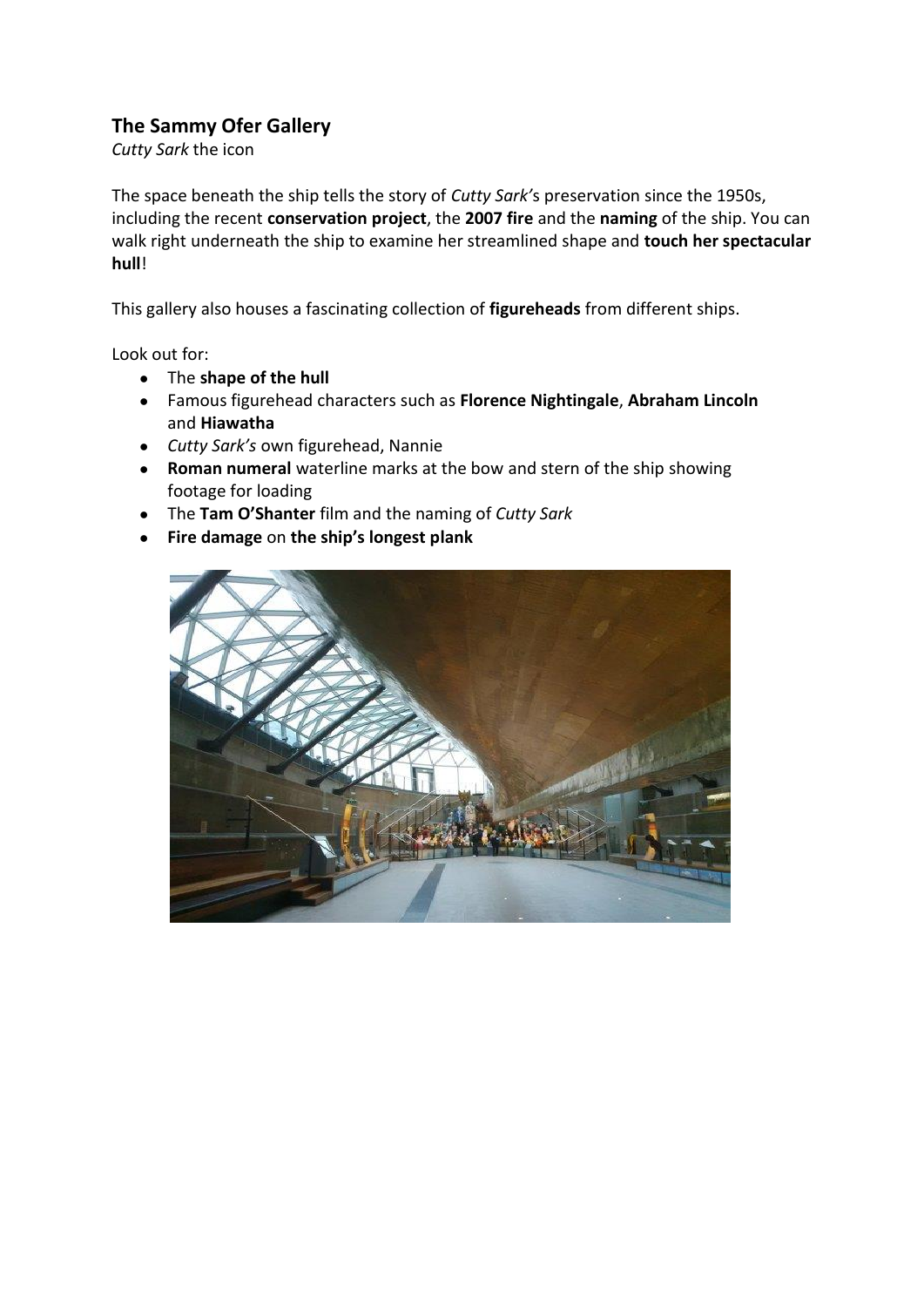## **The Lower Hold**

*Cutty Sark* the trader

The Lower hold was for ballast (used to balance the ship), and **storing cargo**. It did not have a deck. This immersive space uses film, sounds and smells to tell the **story of tea**, from its production, to loading the ships, drinking tea and the famous tea races. There is a short **introductory film**, which you can watch with your class.

This level introduces you to *Cutty Sark's* **owner**, John 'white hat' Willis, and explains how the ship was built. It is a great place to look at the ship's **construction and materials**.

As you enter the hold you will see copper-alloy sheathing on the hull, which protected the wood from ship's worm and stopped barnacles growing on the hull to help her sail faster. Inside, her **iron framework** gave her strong shape, a bit like a rib cage, and freed up space to allow more cargo to be packed in. Her **wooden hull planks**, are made from teak and rock elm which are very strong and long lasting woods. You can easily spot the original metal work; it is all painted white. New metalwork is grey.

- Patterned tea chests
- Names for **types of tea**
- Process of how tea is made
- Models of the ship
- **Ship's structure** (original metalwork is painted white, new is grey note how **little was lost in the fire**)
- The plaque marking where the fire started.

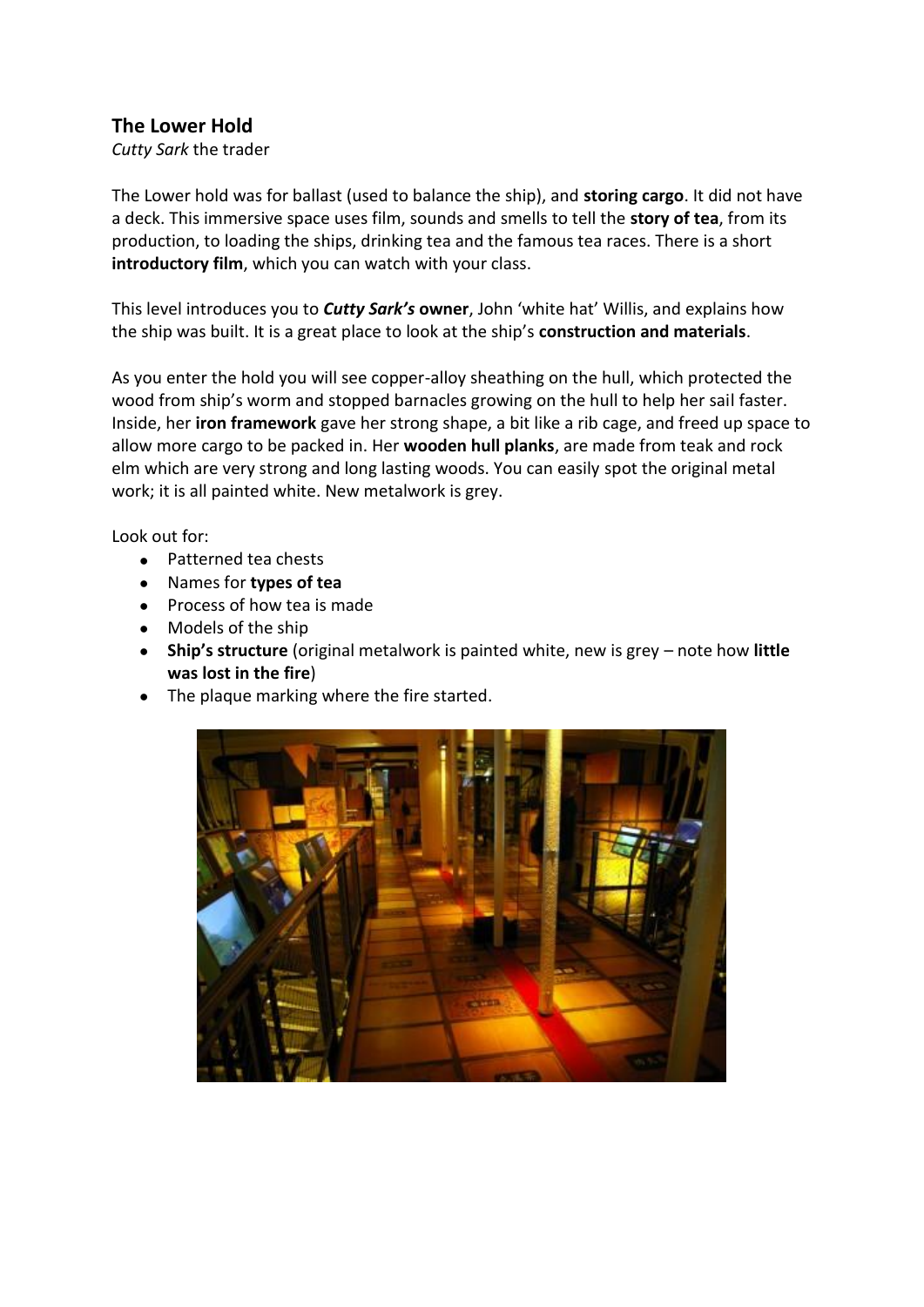## **The 'Tween deck**

*Cutty Sark* the voyager

Like the Lower Hold, this level was for cargo and storage. It was separated from the lower hold with a deck. The 'Tween deck tells the story of other **cargoes** *Cutty Sark* carried after her tea trade days were lost to steam ships and the **Suez canal**.

On the 'Tween deck, you can learn about *Cutty Sark's* fastest and most **dangerous voyages** carrying wool from Sydney, as well as other cargoes she carried when leaving London or 'tramping' from port to port.

You can examine the routes Cutty Sark sailed from Shanghai and Sydney on a tactile globe, and use **digital interactives** to discover the ports she visited both as a British ship and during the time she was owned by the Portuguese and re-named the Ferreira.

You can also find out about the **crews** of *Cutty Sark*, the **food** they ate, their **hobbies**, names and roles. Make sure you look at the fo'c'sle at the bow, where sailors used to sleep before being relocated to the main deck in 1872.

- **Hatches** for loading cargo and access
- **Stamps** on the main hatch (showing registration and tonnage of ship) and on a beam in the fo'c'sle (showing the number of bunks there once were)
- **Portholes** cut when *Cutty Sark* was a training ship in the 1930s
- Original portholes in the fo'c'sle
- Other cargoes the ship carried

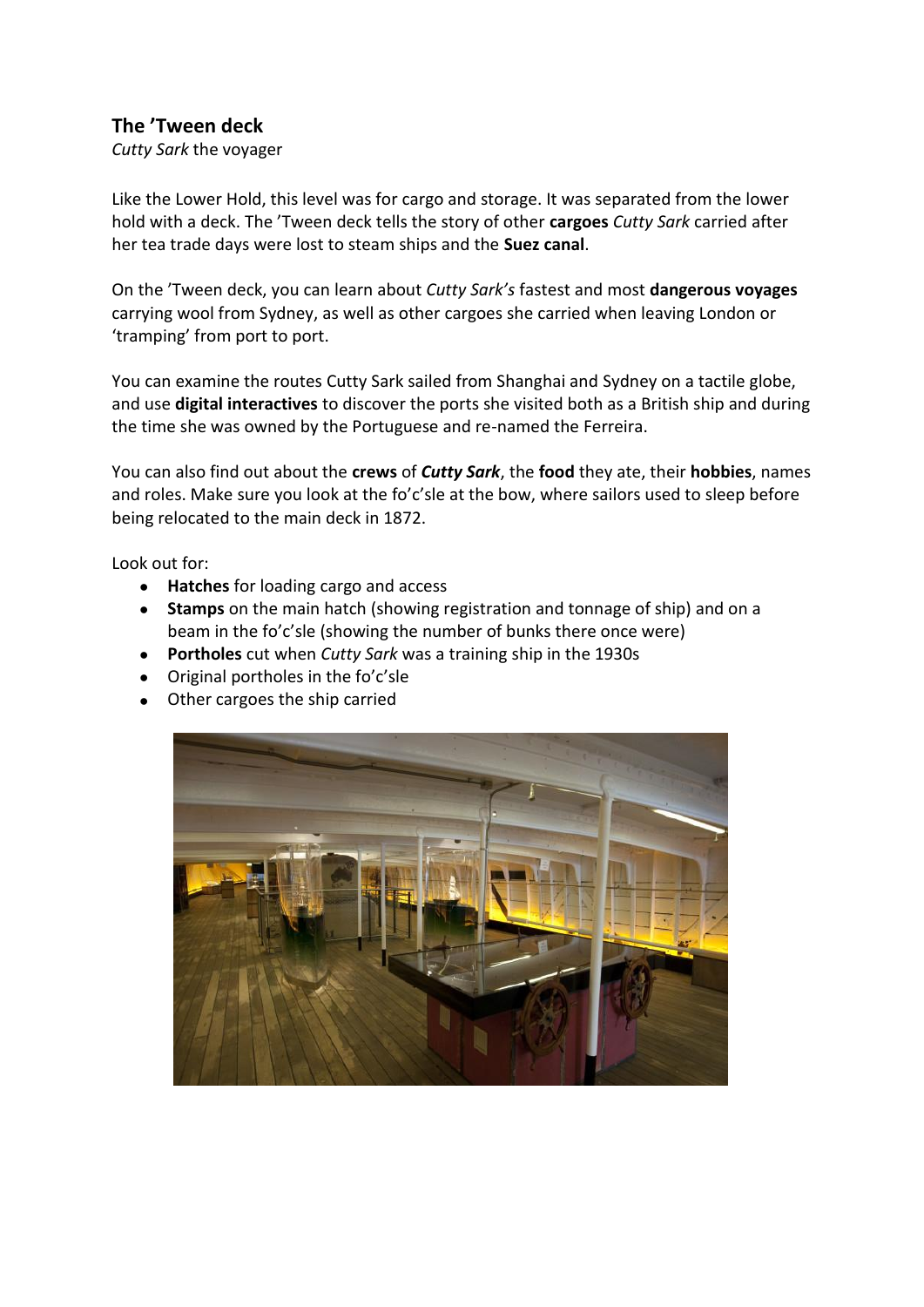## **The Main Deck**

*Cutty Sark* the sailing ship

The Main Deck – also known as the weather deck - is where the crew of *Cutty Sark* lived and worked. Here you will find deckhouses with the **crews' accommodation**, the **galley**  (kitchen), carpenter's **workshop** and the Liverpool House where the Master and other officers lived.

Everything on the Main Deck is labelled to help you understand the various pieces of working equipment and living spaces.

- The **ship's wheel** at the stern
- The ship's two **names** at the entrance to the gangway
- **Views** of famous London landmarks
- How the ship worked (pumps, **rigging,** equipment)
- **Pig pens** and **chicken coops**
- Masts and rigging
- **Toilets** 'heads'